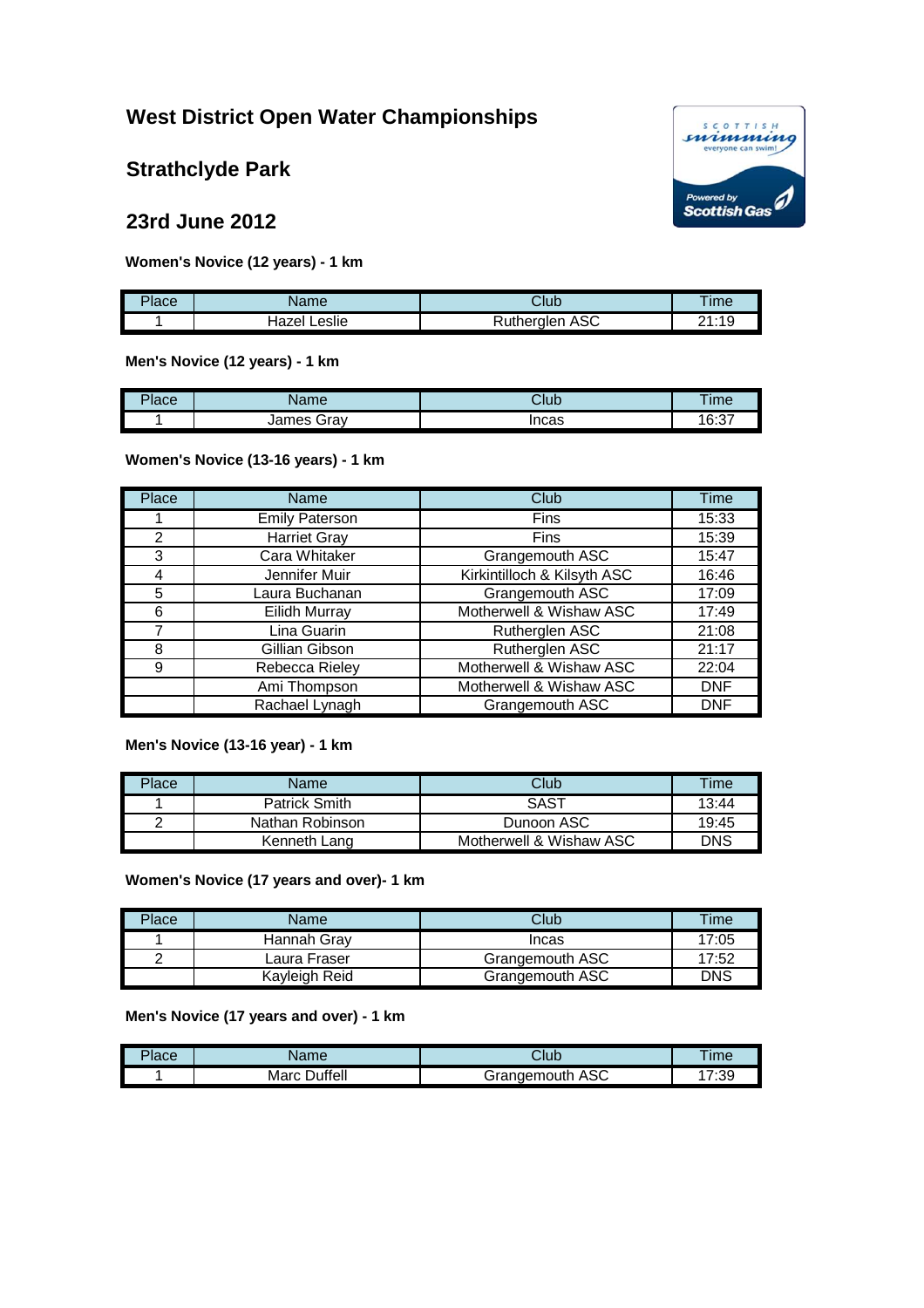# **Women 13-14 years - 2 km**

| Place | Name                 | Club                 | Time       |
|-------|----------------------|----------------------|------------|
|       | <b>Beth Armour</b>   | Aberdeen ASC         | 27:38      |
| 2     | Eilidh MacInnes      | City of Aberdeen ASC | 29:51      |
| 3     | Zoey Mcadam          | Aquanauts Livingston | 34:31      |
|       | Naoise Warner        | Rutherglen ASC       | 38:44      |
|       | <b>Emily Adams</b>   | Incas                | <b>DNF</b> |
|       | <b>Eilidh Duthie</b> | City of Aberdeen ASC | <b>DNF</b> |
|       | Ella Shilliday       | <b>Stirling ASC</b>  | <b>DNS</b> |

## **Men 13-14 years - 2 km**

| Place | Name               | Club                        | Гіmе  |
|-------|--------------------|-----------------------------|-------|
|       | <b>Scott Deans</b> | City of Glasgow             | 25:35 |
|       | Andrew Webb        | Coast                       | 28:12 |
| 3     | Christopher Muir   | Kirkintilloch & Kilysth ASC | 28:21 |
|       | Caoilen Doyle      | Motherwell & Wishaw ASC     | 28:22 |
|       | Oscar Heald        | Elgin ASC                   | 30:01 |
|       | Craig Smith        | Aberdeen Dolphins           | 41:38 |

#### **Women 15-16 years - 2 km**

| Place | Name                    | Club                 | Time  |
|-------|-------------------------|----------------------|-------|
|       | Rebecca Smith           | <b>Skye Dolphins</b> | 25:35 |
| 2     | Alyshia McCracken       | Grangemouth ASC      | 25:56 |
| 3     | Mhairi High             | Ren 96               | 26:41 |
| 4     | Zoe Scott               | City of Glasgow      | 26:50 |
| 5     | Sophie Ewen             | <b>Buckie ASC</b>    | 29:01 |
| 6     | <b>Lindsey MacInnes</b> | City of Aberdeen ASC | 29:54 |
| 7     | <b>Ruth Bryce</b>       | Garioch ASC          | 31:07 |
| 8     | Sarah Clelland          | Motherwell & Wishaw  | 34:21 |
| 9     | Gabriella Gatherer      | Incas                | 35:34 |
| 10    | Ellie Smith             | City of Aberdeen ASC | 36:22 |

## **Men 15-16 years - 2 km**

| Place | Name                  | Club                       | Time       |
|-------|-----------------------|----------------------------|------------|
|       | <b>Martin Douglas</b> | City of Glasgow            | 27:54      |
| っ     | Jonathan Doyle        | Motherwell & Wishaw        | 28:54      |
| 3     | Nathan Kennedy        | <b>Livingston Dolphins</b> | 29:40      |
|       | Michael Hunter        | Grangemouth ASC            | 29:44      |
|       | Ryan Kaczmarek        | Deveron ASC                | 33:00      |
|       | Dean Stevenson        | Rutherglen ASC             | <b>DNS</b> |
|       | Sandy Waller          | Heart of Midlothian ASC    | <b>DNS</b> |